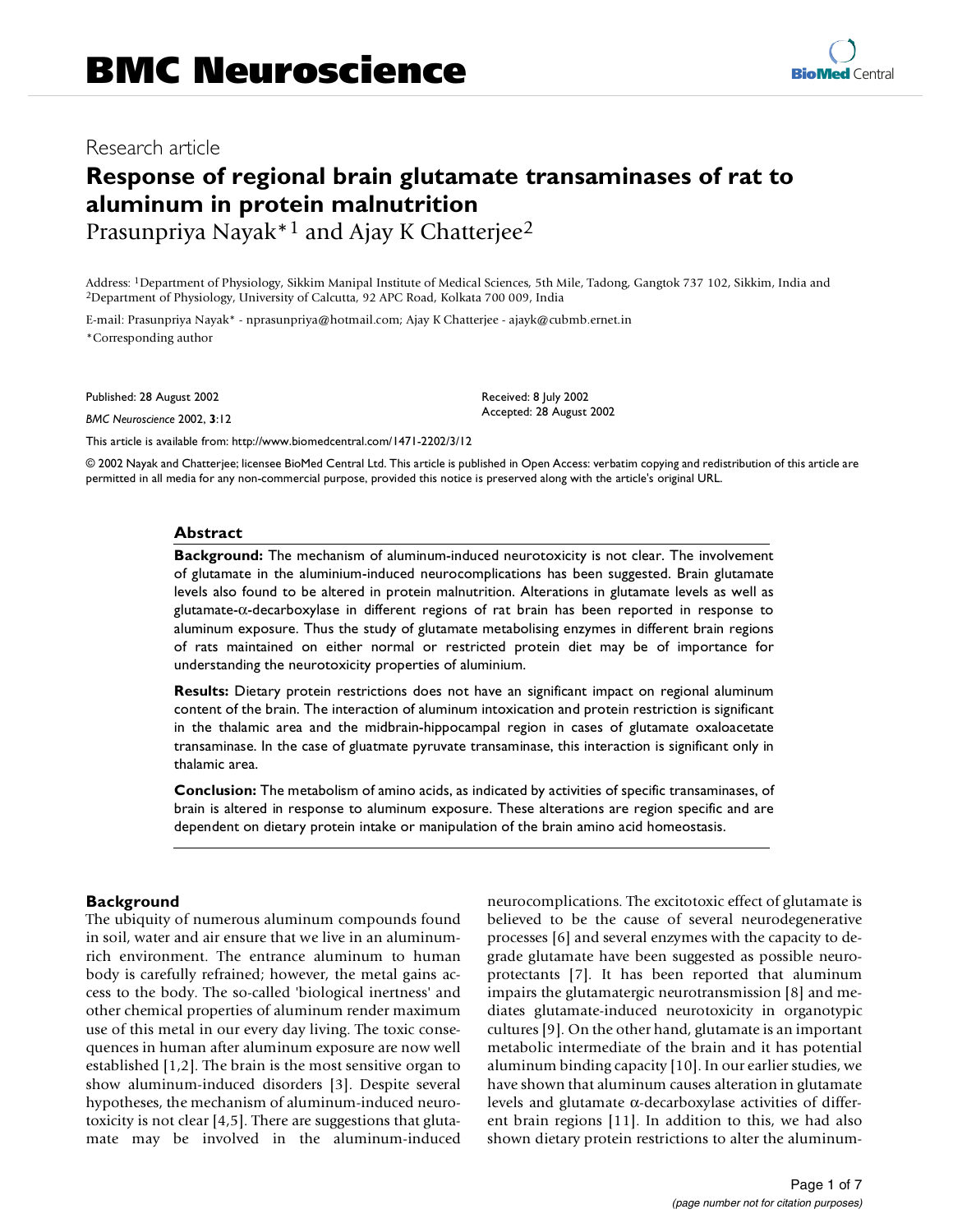

**Figure 1** Week wise body weight of rats during the period of treatment. Each data point represents the mean of six observations  $\pm$  SEM.

induced neurological responses in several brain regions [3,12]. Thus the present investigation is aimed to study the impact of aluminum as well as dietary protein restriction on transaminases of the brain, which are related to the glutamate metabolism.

# **Results**

# *Body weights*

The body weights of the rats during the period of treatment  $(0-4$ <sup>th</sup> week) are presented in figure 1. A slightly higher gain in body weight (on the  $4<sup>th</sup>$  week) was observed in the aluminum-treated rats of both the normal and low protein dietary groups. However, these differences in body weight are not statistically significant. During the course of the treatment, a decrement in food intake was observed in the aluminum-treated rats of both dietary groups (Figure 2).

# *Aluminum content*

<span id="page-1-0"></span>Changes in the aluminum content in different brain regions on exposure to aluminum are given in table [1](#page-1-0). The present treatment increases the aluminum content of the cerebrum, thalamic area, midbrain-hippocampal region and cerebellum by 70.6%, 115.6%, 123.3% and 53.5% respectively in normal protein-fed group of rats, whereas 59.4%, 93.3%, 107.7% and 53.2% respectively in low protein-fed group of rats. Though there is significant amount of added components for treatment effects in all of the tested brain regions, Scheffe's F test for multiple comparisons showed that aluminum exposure significantly increased the aluminum content of cerebrum, thalamic area and midbrain-hippocampal region of normal protein group and thalamic area and midbrain-hippocampal region of rats maintained on low protein diet. However, two factor ANOVA (with replication) showed that only effects of aluminum treatment were significant in all the four brain regions.

# *Glutamate oxaloacetate transaminase*

The glutamate oxaloacetate transaminase (GOT) activities of different brain regions of all groups of rats are presented in table [2](#page-1-0). The cerebrum, thalamic area, midbrain-hippocampal region and cerebellum of low protein-fed group of rats showed 9.7%, 17.9%, 20.8% and 13.6% increase in GOT activities in response to aluminum exposure. On the other hand, only the cerebellum of the normal protein-fed group of rats showed 1.6% increase in GOT activity when exposed to aluminum. Regional GOT activities of thalamic area and midbrain-hippocampal region of rats maintained on normal protein diet were reduced by 10% and 11.5% respectively. Changes in the GOT activity of only the cerebrum and midbrain-hippocampal regions of inadequately protein-fed rats were found to be statistically significant by Scheffe's F test for multiple comparisons. However, significant impacts of treatment were observed in all the brain regions (ANOVA single factor). Two factor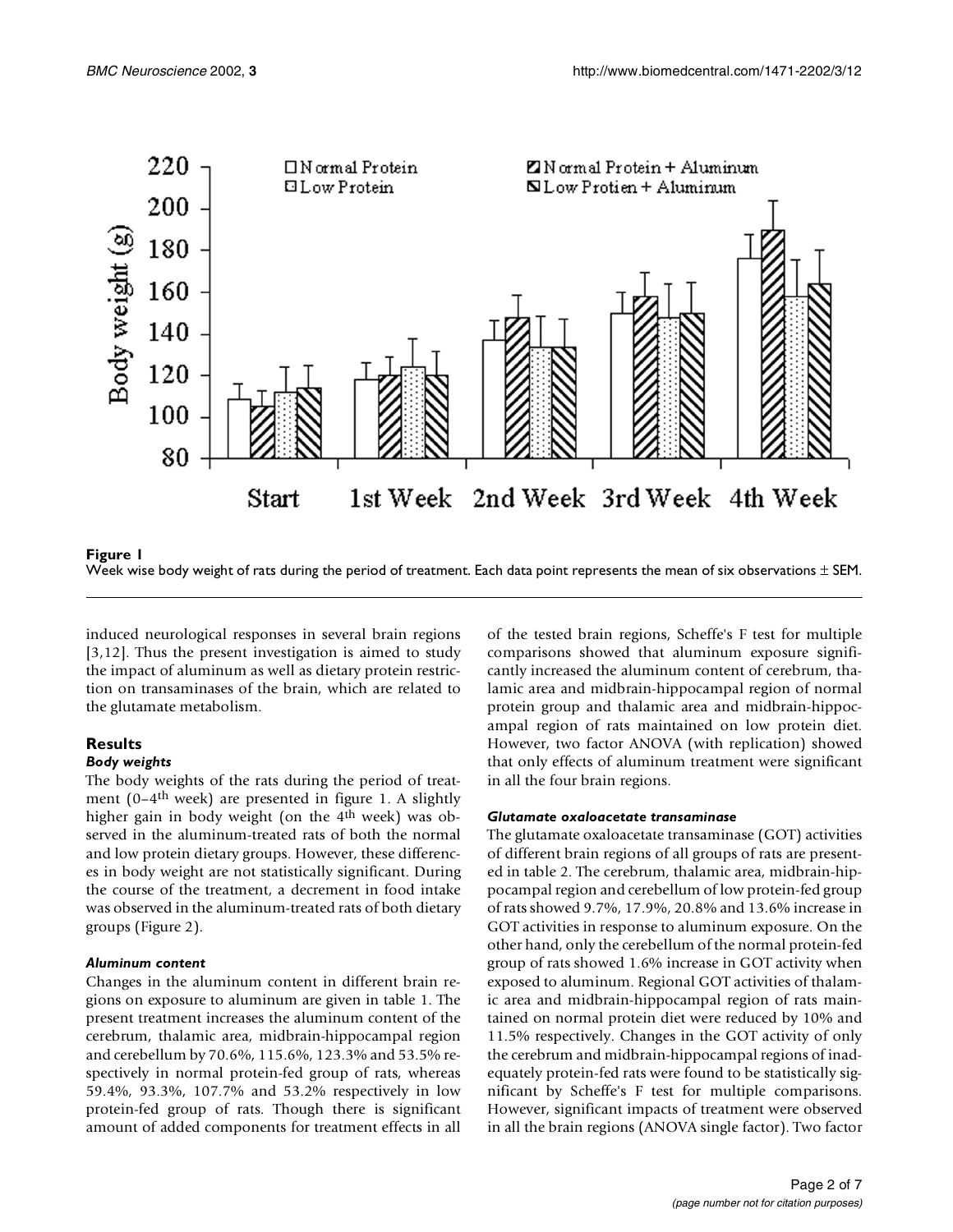

**Figure 2** Week wise food intakes of rats during the period of treatment. Each data point represents the mean of six observations  $\pm$  SEM.

|  | Table 1: Regional aluminum content ( $\mu$ moles / 100 mg tissue) in rat brain. |
|--|---------------------------------------------------------------------------------|
|  |                                                                                 |

| Brain regions                    | Groups of animals |                     |                 |                     | Statistical calculation (F)   |                                                         |
|----------------------------------|-------------------|---------------------|-----------------|---------------------|-------------------------------|---------------------------------------------------------|
|                                  | Normal protein    |                     | Low protein     |                     | <b>ANOVA</b><br>Single factor | <b>ANOVA Two factors</b><br>(with replication)          |
|                                  | Control           | Aluminum<br>exposed | Control         | Aluminum<br>exposed |                               |                                                         |
| Cerebrum                         | $2.86 \pm 0.47$   | $4.88 \pm 0.44^*$   | $2.91 \pm 0.54$ | $4.64 \pm 0.21$     | 6.30#                         | Protein: 0.05 Aluminum: 18.75 #<br>Interaction: 0.11    |
| Thalamic area                    | 4.16 $\pm$ 0.52   | $8.97 + 0.71$ *     | $4.96 \pm 0.42$ | $9.59 + 0.52^*$     | 24.69#                        | Protein: 1.65 Aluminum: 72.39 #<br>Interaction: 0.03    |
| Midbrain-hippocam-<br>pal region | 4.17 $\pm$ 0.42   | $9.31 \pm 0.62^*$   | $4.13 \pm 0.25$ | $8.58 \pm 0.68^*$   | 28.47#                        | Protein: $0.55$ Aluminum: $84.39#$<br>Interaction: 0.45 |
| Cerebellum                       | $3.10 \pm 0.52$   | $4.76 \pm 0.64$     | $2.82 \pm 0.34$ | $4.32 \pm 0.44$     | 3.56#                         | Protein: 0.51 Aluminum: 10.14#<br>Interaction: 0.03     |

Data are means of six observations ± SEM. \* indicates significant difference (p < 0.05) in comparison to respective control. # indicates calculated F is higher than the critical F ( $\alpha$  = 0.05).

ANOVA with replication showed that aluminum exposure contributed significantly on the changes of the GOT activity of cerebellum only, but the interactions of impact of dietary protein deficiency and aluminum exposure were significant in thalamic area as well as midbrain-hippocampal region.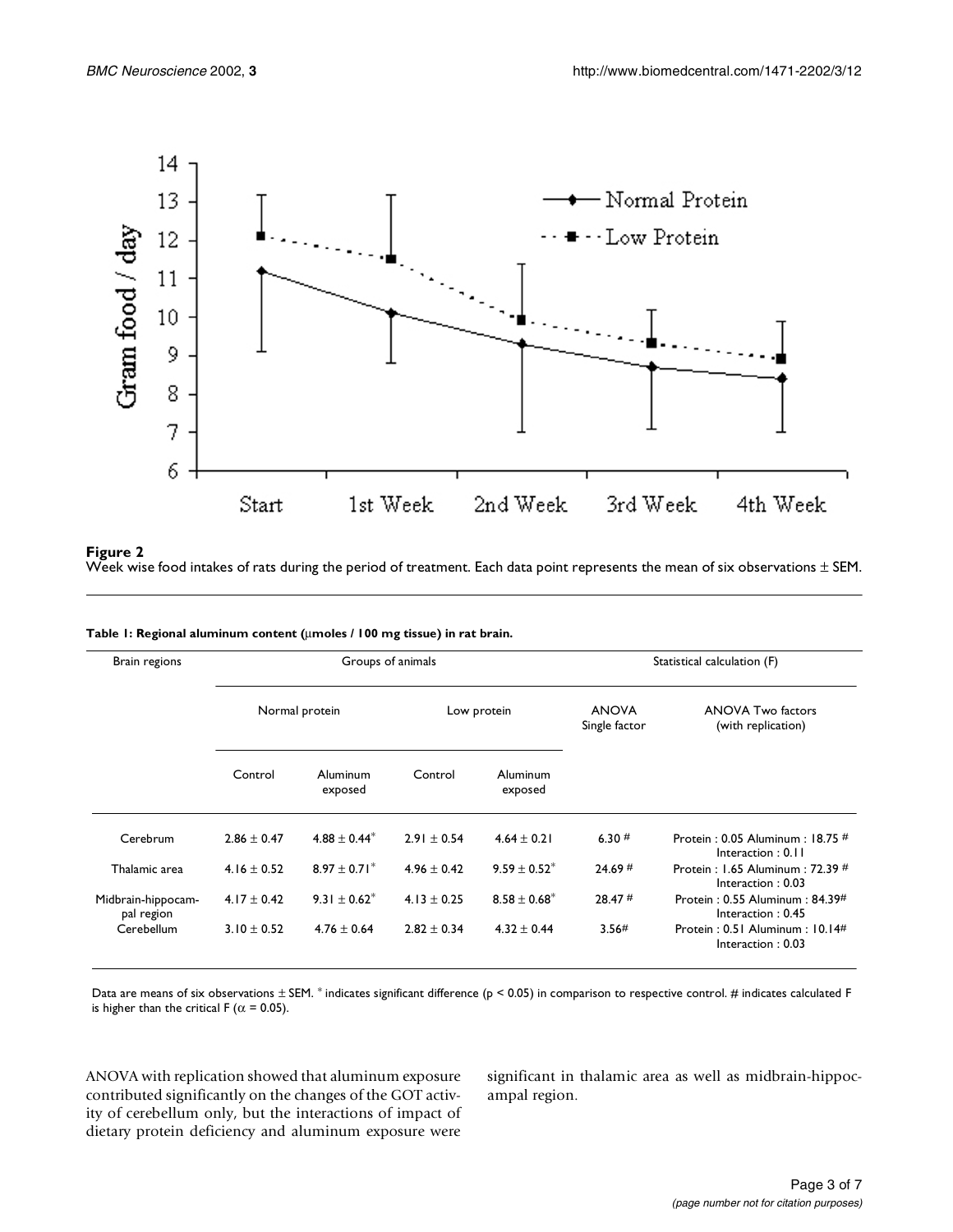| Brain regions                    | Groups of animals |                     |                 |                     | Statistical calculation (F) |                                                        |
|----------------------------------|-------------------|---------------------|-----------------|---------------------|-----------------------------|--------------------------------------------------------|
|                                  | Normal protein    |                     | Low protein     |                     | ANOVA Sin-<br>gle factor    | <b>ANOVA Two factors</b><br>(with replication)         |
|                                  | Control           | Aluminum<br>exposed | Control         | Aluminum<br>exposed |                             |                                                        |
| Cerebrum                         | $8.42 \pm 0.37$   | $8.38 \pm 0.35$     | $7.69 \pm 0.25$ | $8.44 \pm 0.25^*$   | 9.03#                       | Protein: 1.14 Aluminum: 1.31<br>Interaction: 1.62      |
| Thalamic area                    | $8.48 \pm 0.16$   | $7.64 \pm 0.28$     | $7.39 \pm 0.32$ | $8.71 \pm 0.52$     | 3.41#                       | Protein: 0.00 Aluminum: 0.49<br>Interaction: $9.75$ #  |
| Midbrain-hippocam-<br>pal region | $8.50 \pm 0.18$   | $7.52 \pm 0.31$     | $7.25 \pm 0.27$ | $8.76 \pm 0.20^*$   | 9.03#                       | Protein: 0.00 Aluminum: 1.15<br>Interaction: $25.95$ # |
| Cerebellum                       | $8.08 \pm 0.25$   | $8.21 \pm 0.21$     | $7.67 \pm 0.23$ | $8.71 \pm 0.28$     | 3.12#                       | Protein: 0.04 Aluminum: 5.86#<br>Interaction: 3.46     |

### **Table 2: Regional glutamate oxaloacetate transaminase activity (**µ**g pyruvate produced / hr / mg tissue) in rat brain.**

Data are means of six observations  $\pm$  SEM. \* indicates significant difference ( $p < 0.05$ ) in comparison to respective control. # indicates calculated F is higher than the critical F ( $\alpha$  = 0.05).

| Brain regions                    | Groups of animals |                     |                 |                     | Statistical calculation (F)   |                                                          |
|----------------------------------|-------------------|---------------------|-----------------|---------------------|-------------------------------|----------------------------------------------------------|
|                                  | Normal protein    |                     | Low protein     |                     | <b>ANOVA</b><br>Single factor | <b>ANOVA Two factors</b><br>(with replication)           |
|                                  | Control           | Aluminum<br>exposed | Control         | Aluminum<br>exposed |                               |                                                          |
| Cerebrum                         | $3.41 \pm 0.21$   | $4.25 \pm 0.30$     | $3.68 \pm 0.25$ | $3.69 \pm 0.20$     | 2.07                          | Protein: 0.35 Aluminum: 2.97<br>Interaction: 2.88        |
| Thalamic area                    | $2.49 \pm 0.19$   | $3.77 + 0.19^*$     | $3.41 \pm 0.16$ | $3.48 \pm 0.18$     | 9.23#                         | Protein: 2.96 Aluminum: 13.78#<br>Interaction : $10.96#$ |
| Midbrain-hippocam-<br>pal region | $3.34 \pm 0.19$   | $3.34 \pm 0.14$     | $3.15 \pm 0.07$ | $2.71 \pm 0.15$     | 4.10#                         | Protein: 7.71# Aluminum: 2.29<br>Interaction: 2.29       |
| Cerebellum                       | $4.91 \pm 0.09$   | $5.43 \pm 0.22$     | $4.58 \pm 0.10$ | $5.06 \pm 0.13$     | 5.88#                         | Protein: 5.84# Aluminum: 11.80#<br>Interaction: 0.02     |

**Table 3: Regional glutamate pyruvate transaminase activity (**µ**g pyruvate produced / hr / mg tissue) in rat brain.**

Data are means of six observations ± SEM. \* indicates significant difference (p < 0.05) in comparison to respective control. # indicates calculated F is higher than the critical F ( $\alpha$  = 0.05).

#### *Glutamate pyruvate transaminase*

Table [3](#page-1-0) represents the regional GPT activities of the different groups of rats. Elevated activities of GPT were observed in the cerebellum (24.6%), thalamic area (51.4%) and cerebellum of aluminum-exposed animals of normal protein-fed group. In the protein-restricted group, the GPT activities were found to be increased in the cerebel-

lum (10.5%) and decreased in midbrain-hippocampal region (14%). Though a significant impact of treatments were observed in all the brain regions except the cerebrum (single factor ANOVA), only changes in the thalamic area of normal protein diet group was found to significant by Scheffe's F test. Two factor ANOVA (with replication) showed that impact of aluminum is significant in thalam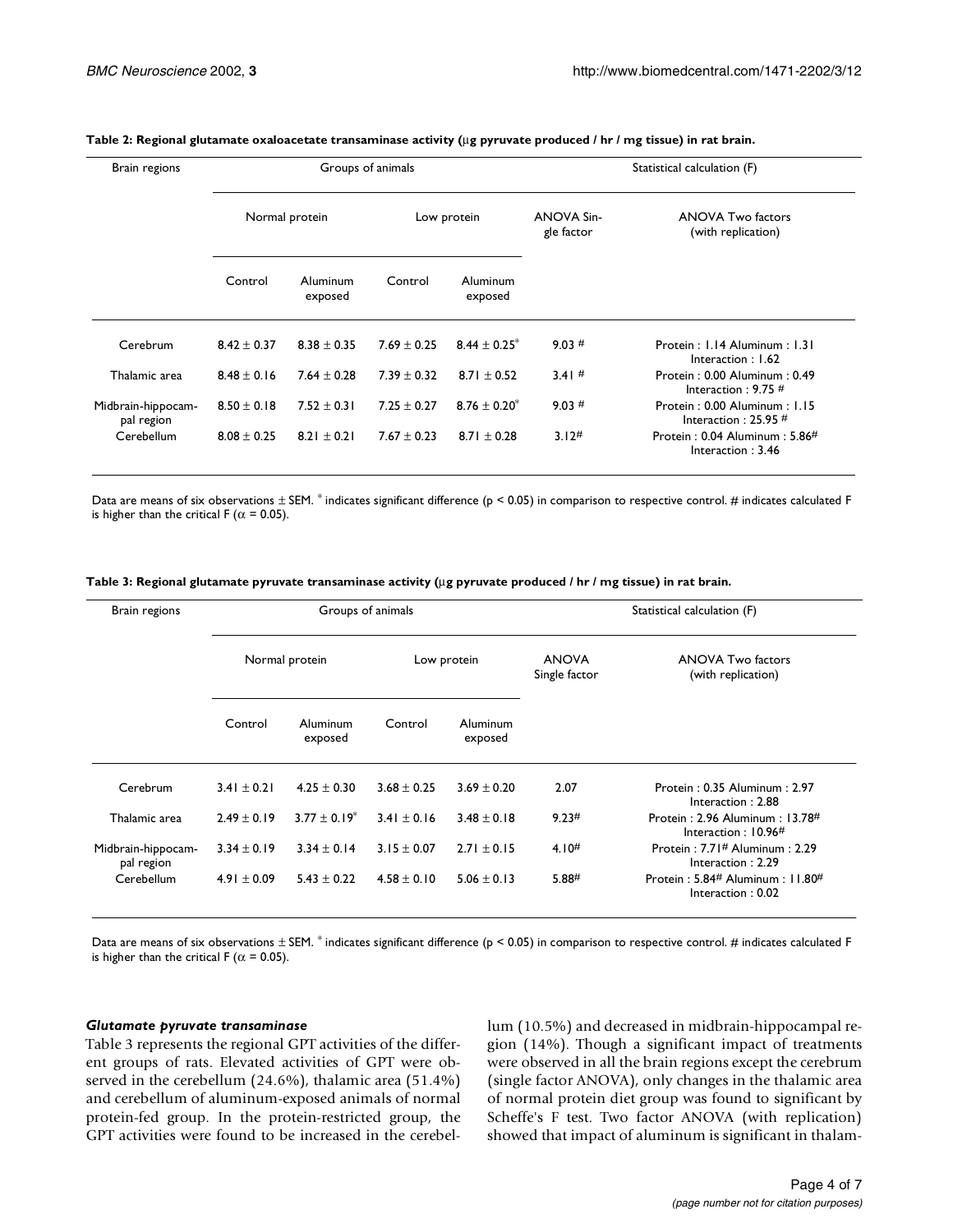ic area and cerebellum, impact of protein restriction is significant in midbrain-hippocampal region and cerebellum, and the interaction of both protein restriction and aluminum treatment is significant only in thalamic area.

<span id="page-4-0"></span>The correlations between the region wise changes in the level of aluminum and activities of transaminases in response to aluminum exposure (of both adequately protein-fed rats and inadequately protein-fed rats) have been shown in table [4.](#page-4-0) Only significantly negative correlation was observed between changes in aluminum level and alteration of GOT activities in adequately protein-fed group of rats.

#### **Table 4: Correlation between regions of brain in terms of transaminase activity and aluminum content.**

| Correlation between | Normal protein | Low protein |  |
|---------------------|----------------|-------------|--|
| Aluminum : GOT      | $-1.00^*$      | 0.91        |  |
| Aluminum: GPT       | 0.16           | 0.90        |  |
| GOT: GPT            | $-0.10$        | $-0.60$     |  |

 $*$  Indicates significant correlation ( $p < 0.05$ )

# **Discussion**

Aluminum treatment of rats fed on either normal protein or low protein diet increased the aluminum content in all the brain regions. The midbrain-hippocampal region of the aluminum-exposed rat brain showed highest level of accumulation of aluminum. This observation is in agreement with the available reports indicating hippocampus to be the susceptible brain region for accumulation of aluminum [15–17]. However, the regional differences in increment of aluminum level on exposure to aluminum are comparable in both the dietary regimens. Protein deficiency is not significantly impinging on regional aluminum level of brain (Table [1](#page-1-0)).

The observation that glutamate oxaloacetate transaminase (GOT) is present in rat cerebral homogenate at about the same concentrations as in liver suggests its importance in the brain amino acid pool homeostasis [18]. The GOT activity is found in both mitochondrial and soluble fractions of the brain. The enzyme in mitochondria is latent and can be 'activated' by various procedures that disrupt the mitochondrial structure. The critical role of mitochondrial dysfunction in the pathogenesis of age-related nerve cell degeneration has been suggested in several occasions [19,20]. On the other hand, coexposure of aluminum and glutamate is reported to produce morphological abnormalities of mitochondrial structures in pyramidal neurons

of hippocampal formation, which are not observed when exposed to aluminum or glutamate alone [9]. Toninello *et al* [21] also showed that aluminum is an inducer of mitochondrial permeability transition.

No significant change in GOT activity has been observed in any of the brain regions in response to aluminum exposure when the animals were maintained on normal protein diet. Favarato and Zatta [22] also did not observe any alteration in serum GOT activity in response to aluminum. However, regional specificity was observed in aluminum-induced elevation of brain GOT activity, in the inadequately protein-fed animals. Increased GOT activity may be connected with an increased transport of NADH from the cytosol to mitochondria [23]

In the present investigation the regional variation of normal GOT activity is not prominent but the response to aluminum insult shows significant regional specificity. Thus it may be suggested that aluminum exposure causes region specific alteration in amino acid metabolism. Hence, altered amino acid distribution pattern within the brain might be expected in response to aluminum exposure.

The observed region-specific alterations may also be attributed to the level of accumulated aluminum in the respective regions. Diencephalon is reported to be the most vulnerable portion in case of accumulation in brain [17,24], which is also observed in the present investigation (Table [1\)](#page-1-0).

Though glutamate pyruvate transaminase (GPT) is indicated to be distributed in both mitochondrial and soluble fractions of the brain, unlike GOT, it is less active in brain. However, Matthews *et al* [7] reported that both the enzymes degrade glutamate; though only GPT was able to reduce toxic (500 µM) levels of glutamate into the physiologic (<20 µM) range. Our earlier observation showed that aluminum exposure causes significant increase in glutamate content in different regions of brain while only thalamic area showed enhanced γ-amino butyrate content [11]. In the present investigation, the GPT activity is increased only in thalamic area of sufficient protein-fed group. These observations support region-wise specific sensitivity to aluminum exposure as indicated in nucleic acid content and nucleic acid metabolism [3]. On the other hand, in continuation with earlier studies [11] it can be suggested that either the enhanced glutamate level is not sufficient enough to trigger the response of GPT in these regions or other removal pathway(s) are activated. In addition to these, direct inhibition of GPT by aluminum and local concentration of pyruvate may also be involved in the present observation of GPT activity. The present investigation has revealed differential response of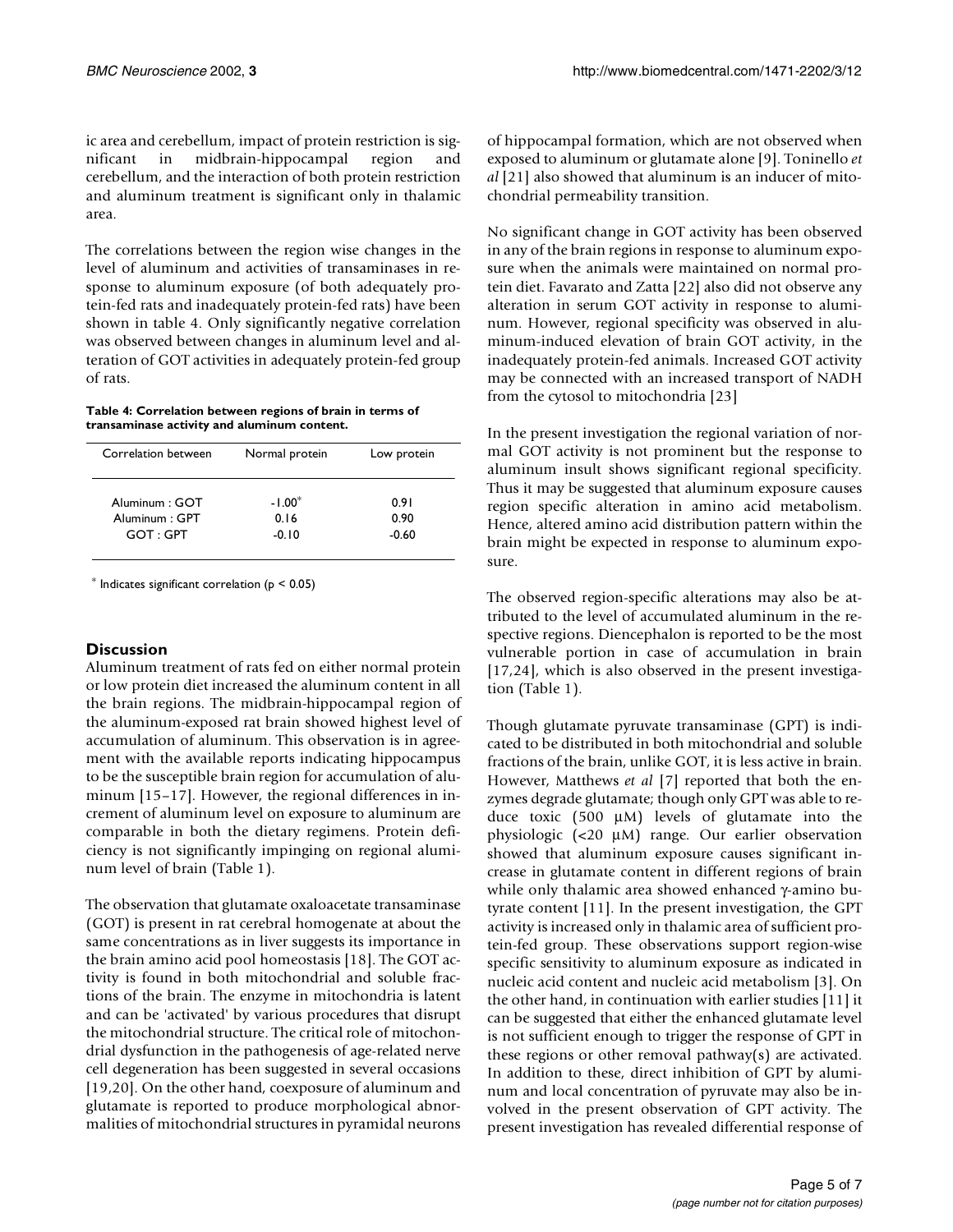enzymes in response to aluminum insult in various regions of the brain. This finding corroborates with the earlier observation of regional variation in enzyme activities of brain in response to aluminum exposure [12,25].

These transaminase reactions are reversible, but the equilibrium of the GOT and GPT reactions favour formation of aspartate and alanine respectively [26]. Increased aminotransferase activities might participate in the enhanced synthesis of excitatory amino acid neurotransmitters in the nervous system [24].

# **Conclusions**

These observations are suggestive of the fact that the metabolism of the amino acids in response to aluminum exposure is very much region specific. As amino acids in the brain compose a major part of the neurotransmitters, it is expected that, these alterations might also be involved in the aluminum-induced neurobehavioral impairments. These alterations are region specific and are dependent on dietary protein intake or manipulation of the brain amino acid homeostasis.

# **Methods**

### *Animal maintenance and aluminum exposure*

Male albino rats of Wistar strain weighing 100–120 g were divided into four groups of almost equal average body weight. The animals of two groups were maintained on the diet containing 18% protein (casein) while the remaining two groups were maintained on 6% protein (casein) diet as reported earlier [3]. One group of rats from each of the two dietary regimens received 4.2 mg /Kg body weight / day as aluminum chloride intraperitoneally for four weeks and the animals of the remaining groups serving as pair-fed controls received only the vehicle.

# *Tissue collection*

After the period of treatment, overnight fasted rats were sacrificed by cervical dislocation. The whole brain was removed, washed with ice-cold saline, blotted dry and immediately transferred to the ice chamber. Cerebrum, thalamic area, midbrain-hippocampal region and cerebellum were separated following of the dissection of the frozen brain after thawing (making soft) in cold, under dissecting microscope [3].

#### *Biochemical estimation*

The aluminum content of each tissue region was estimated by Atomic Absorption Spectrometer after digested with acid mixture, containing nitric acid, sulphuric acid and perchloric acid in the ratio of 6:1:1, over a regulated heater [12]. The activities of glutamate oxaloacetate transaminase and glutamate pyruvate transaminase were measured through spectrophotometric determination of 2,4 dinitrophenylhydrazone of pyruvate [13].

# **Authors' contributions**

PN carried out the literature survey, experimental works and statistical calculation.

AKC conceived of the study, and participated in its design and coordination.

All authors read and approved the final manuscript.

#### **References**

- 1. US Public Health Science Report: **Toxicological profile of aluminum and its compounds.** 1992, 1-99
- 2. [Nayak P:](http://www.ncbi.nlm.nih.gov/entrez/query.fcgi?cmd=Retrieve&db=PubMed&dopt=Abstract&list_uids=12123643) **[Aluminum : Impacts and Disease.](http://www.ncbi.nlm.nih.gov/entrez/query.fcgi?cmd=Retrieve&db=PubMed&dopt=Abstract&list_uids=12123643)** *Environ Res* 2002, **89:**111-115
- 3. [Nayak P, Chatterjee AK:](http://www.ncbi.nlm.nih.gov/entrez/query.fcgi?cmd=Retrieve&db=PubMed&dopt=Abstract&list_uids=9513917) **[Impact of protein malnutrition on sub](http://www.ncbi.nlm.nih.gov/entrez/query.fcgi?cmd=Retrieve&db=PubMed&dopt=Abstract&list_uids=9513917)[cellular nucleic acid and protein status of brain of aluminum](http://www.ncbi.nlm.nih.gov/entrez/query.fcgi?cmd=Retrieve&db=PubMed&dopt=Abstract&list_uids=9513917)[exposed rats.](http://www.ncbi.nlm.nih.gov/entrez/query.fcgi?cmd=Retrieve&db=PubMed&dopt=Abstract&list_uids=9513917)** *J Toxicol Sci* 1998, **23:**1-14
- 4. [Hermenegildo C, Soez R, Minoia C, Manzo L, Felipo V:](http://www.ncbi.nlm.nih.gov/entrez/query.fcgi?cmd=Retrieve&db=PubMed&dopt=Abstract&list_uids=10355491) **Chronic exposure to aluminum impairs the glutamate – nitric oxide – cGMP pathway in the rat** *in vivo***[.](http://www.ncbi.nlm.nih.gov/entrez/query.fcgi?cmd=Retrieve&db=PubMed&dopt=Abstract&list_uids=10355491)** *Neurochem Int* 1999, **34:**245-253
- 5. Nayak P, Chatterjee AK: **Biochemical view of aluminum-induced neurohazards.** *J Environ Biol* 1999, **20:**77-84
- 6. [Mahy N, Prats A, Riveros A, Andres N, Bernal F:](http://www.ncbi.nlm.nih.gov/entrez/query.fcgi?cmd=Retrieve&db=PubMed&dopt=Abstract&list_uids=10483777) **[Basal ganglia cal](http://www.ncbi.nlm.nih.gov/entrez/query.fcgi?cmd=Retrieve&db=PubMed&dopt=Abstract&list_uids=10483777)[cification induced by excytotoxicity : an experimental model](http://www.ncbi.nlm.nih.gov/entrez/query.fcgi?cmd=Retrieve&db=PubMed&dopt=Abstract&list_uids=10483777) characterized by electron microscopy and X – ray microa[nalysis.](http://www.ncbi.nlm.nih.gov/entrez/query.fcgi?cmd=Retrieve&db=PubMed&dopt=Abstract&list_uids=10483777)** *Acta Neuropathol (Berl)* 1999, **98:**217-225
- 7. [Matthews CC, Zielke HR, Wollack JB PS:](http://www.ncbi.nlm.nih.gov/entrez/query.fcgi?cmd=Retrieve&db=PubMed&dopt=Abstract&list_uids=10936185) **[Fishman Enzymatic deg](http://www.ncbi.nlm.nih.gov/entrez/query.fcgi?cmd=Retrieve&db=PubMed&dopt=Abstract&list_uids=10936185)[radation protects neurons from glutamate excitotoxicity.](http://www.ncbi.nlm.nih.gov/entrez/query.fcgi?cmd=Retrieve&db=PubMed&dopt=Abstract&list_uids=10936185)** *J Neurochem* 2000, **75:**1045-1052
- 8. [Llansola M, Minana MD, Montoliu C, Saez R, Carbalan R, Manzo L,](http://www.ncbi.nlm.nih.gov/entrez/query.fcgi?cmd=Retrieve&db=PubMed&dopt=Abstract&list_uids=10428068) [Felipo V:](http://www.ncbi.nlm.nih.gov/entrez/query.fcgi?cmd=Retrieve&db=PubMed&dopt=Abstract&list_uids=10428068) **[Prenatal exposure to aluminum reduces expression](http://www.ncbi.nlm.nih.gov/entrez/query.fcgi?cmd=Retrieve&db=PubMed&dopt=Abstract&list_uids=10428068) [of neuronal nitric oxide synthase and soluble guanylate cy](http://www.ncbi.nlm.nih.gov/entrez/query.fcgi?cmd=Retrieve&db=PubMed&dopt=Abstract&list_uids=10428068)clase and impairs glutamatergic neurotransmission in rat [cerebellum.](http://www.ncbi.nlm.nih.gov/entrez/query.fcgi?cmd=Retrieve&db=PubMed&dopt=Abstract&list_uids=10428068)** *J Neurochem* 1998, **73:**712-718
- 9. [Matyja E:](http://www.ncbi.nlm.nih.gov/entrez/query.fcgi?cmd=Retrieve&db=PubMed&dopt=Abstract&list_uids=11057035) **[Aluminum enhances glutamate-mediated neurotox](http://www.ncbi.nlm.nih.gov/entrez/query.fcgi?cmd=Retrieve&db=PubMed&dopt=Abstract&list_uids=11057035)[icity in organotypic cultures of rat hippocampus.](http://www.ncbi.nlm.nih.gov/entrez/query.fcgi?cmd=Retrieve&db=PubMed&dopt=Abstract&list_uids=11057035)** *Folia Neuropathol* 2000, **38:**47-53
- 10. [de Voto E, Yokel RA:](http://www.ncbi.nlm.nih.gov/entrez/query.fcgi?cmd=Retrieve&db=PubMed&dopt=Abstract&list_uids=9738208) **[The biological speciation and toxicokinet](http://www.ncbi.nlm.nih.gov/entrez/query.fcgi?cmd=Retrieve&db=PubMed&dopt=Abstract&list_uids=9738208)[ics of aluminum.](http://www.ncbi.nlm.nih.gov/entrez/query.fcgi?cmd=Retrieve&db=PubMed&dopt=Abstract&list_uids=9738208)** *Environ Health Perspect* 1994, 102:940-95
- 11. [Nayak P, Chatterjee AK:](http://www.ncbi.nlm.nih.gov/entrez/query.fcgi?cmd=Retrieve&db=PubMed&dopt=Abstract&list_uids=11696403) **[Effect of aluminum exposure in brain](http://www.ncbi.nlm.nih.gov/entrez/query.fcgi?cmd=Retrieve&db=PubMed&dopt=Abstract&list_uids=11696403) [glutamate and GABA systems : an experimental study in](http://www.ncbi.nlm.nih.gov/entrez/query.fcgi?cmd=Retrieve&db=PubMed&dopt=Abstract&list_uids=11696403) [rats.](http://www.ncbi.nlm.nih.gov/entrez/query.fcgi?cmd=Retrieve&db=PubMed&dopt=Abstract&list_uids=11696403)** *Food Chem Toxicol* 2001, **39:**1285-1289
- 12. [Nayak P, Chatterjee AK:](http://www.ncbi.nlm.nih.gov/entrez/query.fcgi?cmd=Retrieve&db=PubMed&dopt=Abstract&list_uids=11346489) **[Differential responses of certain brain](http://www.ncbi.nlm.nih.gov/entrez/query.fcgi?cmd=Retrieve&db=PubMed&dopt=Abstract&list_uids=11346489) [phosphoesterases to aluminum in dietary protein adequacy](http://www.ncbi.nlm.nih.gov/entrez/query.fcgi?cmd=Retrieve&db=PubMed&dopt=Abstract&list_uids=11346489) [or inadequacy.](http://www.ncbi.nlm.nih.gov/entrez/query.fcgi?cmd=Retrieve&db=PubMed&dopt=Abstract&list_uids=11346489)** *Food Chem Toxicol* 2001, **39:**587-592
- 13. Bergmeyer HU, Bernt E: **Glutamate oxaloacetate transaminase, Glutamate pyruvate transaminase.** *In: Methods of Enzymatic Analysis (Edited by: Bergmeyer HU) Academic Press, New York* 1963, 837-852
- 14. Das D: **Statistics in Biology and Psychology,** *Academic Press, Calcutta* 1981
- 15. [Crapper DR, Krishnan SS, Quitkat S:](http://www.ncbi.nlm.nih.gov/entrez/query.fcgi?cmd=Retrieve&db=PubMed&dopt=Abstract&list_uids=963531) **[Aluminum, neurofibrillary](http://www.ncbi.nlm.nih.gov/entrez/query.fcgi?cmd=Retrieve&db=PubMed&dopt=Abstract&list_uids=963531) [degeneration and Alzheimer's disease.](http://www.ncbi.nlm.nih.gov/entrez/query.fcgi?cmd=Retrieve&db=PubMed&dopt=Abstract&list_uids=963531)** *Brain* 1976, **99:**67-80
- 16. [Thorne BM, Donhoe T, Lin KN, Lyon S, Mdediros DM, Weaver ML:](http://www.ncbi.nlm.nih.gov/entrez/query.fcgi?cmd=Retrieve&db=PubMed&dopt=Abstract&list_uids=3952185) **[Aluminum ingestion and behaviour in Long-Evans rats.](http://www.ncbi.nlm.nih.gov/entrez/query.fcgi?cmd=Retrieve&db=PubMed&dopt=Abstract&list_uids=3952185)** *Physiol Behav* 1986, **36:**63-67
- 17. [Julka D, Vasistha RK, Gill KD:](http://www.ncbi.nlm.nih.gov/entrez/query.fcgi?cmd=Retrieve&db=PubMed&dopt=Abstract&list_uids=8773759) **[Distribution of aluminum in differ](http://www.ncbi.nlm.nih.gov/entrez/query.fcgi?cmd=Retrieve&db=PubMed&dopt=Abstract&list_uids=8773759)[ent brain regions and body organs of rats.](http://www.ncbi.nlm.nih.gov/entrez/query.fcgi?cmd=Retrieve&db=PubMed&dopt=Abstract&list_uids=8773759)** *Biol Trace Elem Res* 1996, **52:**181-192
- 18. Streecher HJ: **Transaminases.** *In : Handbook of Neurochemistry (Edited by: A Lajtha) Plenum Press, New York* 1970, **III:**173-192
- 19. [Beal MF, Brovillet E, Jenkins B, Henshaw R, Rosen B, Hyman BT:](http://www.ncbi.nlm.nih.gov/entrez/query.fcgi?cmd=Retrieve&db=PubMed&dopt=Abstract&list_uids=7689641) **[Age](http://www.ncbi.nlm.nih.gov/entrez/query.fcgi?cmd=Retrieve&db=PubMed&dopt=Abstract&list_uids=7689641)[dependent striatal excitotoxic lesion produced by the endog](http://www.ncbi.nlm.nih.gov/entrez/query.fcgi?cmd=Retrieve&db=PubMed&dopt=Abstract&list_uids=7689641)[enous mitochondrial inhibitor malanate.](http://www.ncbi.nlm.nih.gov/entrez/query.fcgi?cmd=Retrieve&db=PubMed&dopt=Abstract&list_uids=7689641)** *J Neurochem* 1993, **61:**1147-1150
- 20. [Schulz JB, Mathews RT, Henshaw DR, Beal MF:](http://www.ncbi.nlm.nih.gov/entrez/query.fcgi?cmd=Retrieve&db=PubMed&dopt=Abstract&list_uids=8684608) **[Neuroprotective](http://www.ncbi.nlm.nih.gov/entrez/query.fcgi?cmd=Retrieve&db=PubMed&dopt=Abstract&list_uids=8684608) [strategies for treatment of lesions produced by mitochondri](http://www.ncbi.nlm.nih.gov/entrez/query.fcgi?cmd=Retrieve&db=PubMed&dopt=Abstract&list_uids=8684608)[al toxins : implication for neurodegenerative diseases.](http://www.ncbi.nlm.nih.gov/entrez/query.fcgi?cmd=Retrieve&db=PubMed&dopt=Abstract&list_uids=8684608)** *Neuroscience* 1996, **71:**1043-1048
- 21. [Toninello A, Clari G, Mancon M, Tognon G, Zatta P:](http://www.ncbi.nlm.nih.gov/entrez/query.fcgi?cmd=Retrieve&db=PubMed&dopt=Abstract&list_uids=11085652) **[Aluminum as](http://www.ncbi.nlm.nih.gov/entrez/query.fcgi?cmd=Retrieve&db=PubMed&dopt=Abstract&list_uids=11085652) [an inducer of the mitochondrial permeability transition.](http://www.ncbi.nlm.nih.gov/entrez/query.fcgi?cmd=Retrieve&db=PubMed&dopt=Abstract&list_uids=11085652)** *J Biol Inorg Chem* 2000, **5:**612-623